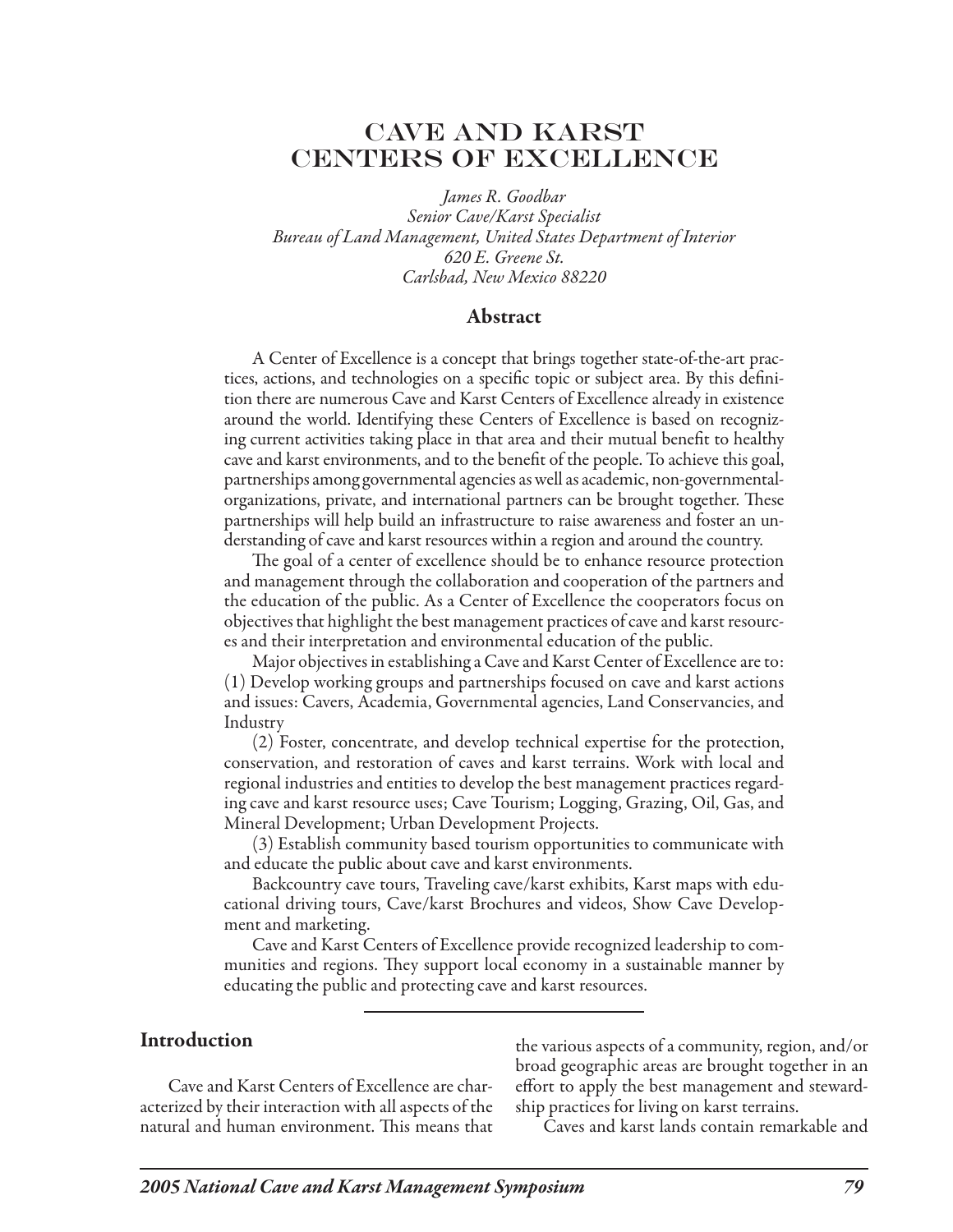often unique resources that add to the richness of regional natural and socio-economic values. Of primary concern in karst lands is the relationship between the surface and the subsurface and the rapid and direct recharge of critical aquifers. An informed and knowledgeable stewardship of karst lands is vital to the protection of its aquifers, the health of its ecosystems, and the prosperity of local communities. Considerations for successful living on karst terrains include its delicate ecosystem and an understanding of the complex nature of karst land forms which require the recognition of special engineering challenges.

Caves can be a major component of karst lands. They contain a variety of resources. These resources include well preserved archeological sites of ancient cultures that predate the modern era, the fossilized remains of unique animals that roamed the plains and mountains over 50,000 years ago or swam in seas known to have covered the land some 260 million years ago. Many caves provide critical habitats for colonies of bats that are important to the agricultural industry. These bats consume literally tons of insects each summer night, protecting crop from pest and reducing the need for pesticide applications. Other animals using the caves make up a unique and very delicate ecosystem that is integrally tied to the surface. Some of these species, such as newly discovered microbes, are proving to be highly valuable in medical research for developing new drugs to combat diseases such as cancer. Other species of microbes are being studied to understand possible links of life on Mars. Research being conducted in caves and karst lands expands our understanding of our geologic, hydrologic, and biologic resources and how our daily lives are affected by living in association with these karst lands.

All of these factors need to be considered when implementing development plans on karst lands and achieving excellence in successful living there. Three primary objectives in establishing a cave/ karst center of excellence are:

(1) Develop working groups and partnerships focused on cave and karst actions and issues,

(2) Foster, concentrate, and develop technical expertise for the protection, conservation, and restoration of caves and karst terrains,

(3) Establish community based sustainable tourism opportunities to educate the public about

cave and karst environments.

By incorporating and implementing these three primary objectives into the way communities and regions operate in karst lands the overall understanding of these natural systems in karst lands will increase and the protection of these systems will become a way of life.

### Develop Working Groups and Partnerships Focused on Cave and Karst Issues

The ground work of establishing a cave and karst center of excellence is based on recognizing the benefit of a healthy cave and karst environment and its mutual socio-economic benefit to the people. To achieve this goal, partnerships among city, county, state, and federal agencies as well as private and non-governmental-organizations, and international partners should be developed. These partnerships will build a network and infrastructure to raise the awareness and understanding of cave and karst resources in the local communities. Among the groups critical in building such a partnership are speleologists, academia, governmental agencies, and affected industries.

Speleologists often have the best understanding of karst systems. They are on the front edge of cave exploration and the research. They conduct research needed to understand the hydrologic connections in large regional systems and other critical aspects of the karst ecosystem. Speleologists also have the best information on cave locations and inventories of the various resources in the cave. The caving community provides the on-the-ground support needed to carry out many of the projects designed to protect and enhance cave and karst resources. They are the eyes and ears out in the field that can be vital in determining the health of the cave ecosystem over a long term and being able to detect change in the biological communities in the cave systems.

Developing partnerships with academic institutions is of great importance in establishing credible scientific and research data and information bases. Universities and academic institutions with an emphasis in cave and karst studies have focus groups and students that can work on specific projects through cooperative studies and can be set to work on individual issues or on regional problems. Working through a university can provide the long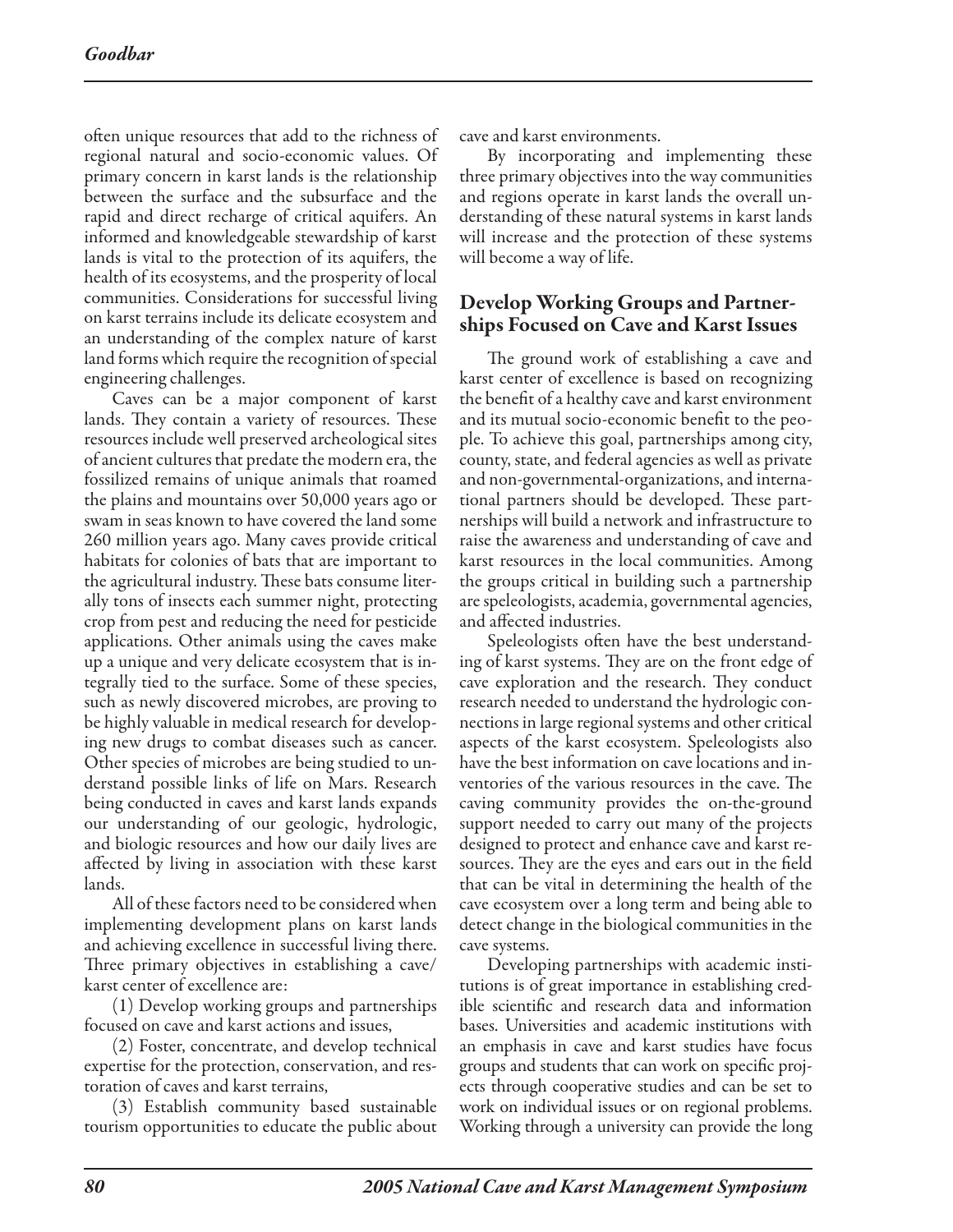term continuity for major projects. Funding opportunities through grants can be more easily obtained.

It is essential to form partnerships with governmental agencies at all levels: federal, state, and local. Federal agencies often have large tracts of land containing karst terrain and may need the help of interest groups and subject matter experts to develop karst sensitive management plans. They can also be instrumental in karst land protection by the type of land management policies and direction they put forth.

Municipal and provincial governments may de faced with expanding populations and urban growth on karst lands. Ordinances, building codes, and special design features can factored into new developments to help prevent environmental problems and preserve a healthy karst ecosystem. In this way the karst ecosystem and the developing human community can both benefit. As agencies begin to understand more about the nature of karst and the integral connection between the surface and the subsurface it will be easier for them to make the right decisions concerning the appropriate use and management of cave and karst resources. Agencies can provide a critical role in promoting proper land use ethics.

A variety of industries may make up some of the primary users of karst terrains. They are critical in the overall mix of cooperators and partners. These industries have the expertise and technical background to know what techniques and operating methods may be applied or developed that will have the least impact and most protection of cave and karst lands. As affected industries begin to understand how their activities can impact sensitive underground resources and create economic risks and safety hazards for local communities they may become more interested in helping develop solutions to the problems.

# Develop Technical Expertise to Protect and Conserve Caves and Karst Terrains.

Working with local and regional industries and entities to develop the best techniques and operating procedures for use in regions is vital to successful excellence in living with these terrains. Partnerships can be formal written agreements or can be long-standing cooperative relationships. In either case it is an opportunity to consult with industries

doing business on karst lands and discuss the inherent risks and impacts to their operations and to the long term health of karst terrains and resources. By working with the industrial users on karst lands protection and conservation of cave and karst resources can be achieved.

The oil and gas industry can encounter severe problems while drilling on karst lands. These include the collapse of drilling rigs into shallow cave systems, lost circulation problems, unsuccessful cementing programs, ruptured pipelines due to doline collapse, and others. The industry does not want to encounter these problems. They cost large amounts of money to correct. These operational problems may also cause direct and/or major cumulative impacts to the cave and karst systems. Lost circulation problems, leaking tank batteries and pipelines, and leaching of reserve pit contents can severely degrade groundwater supplies and contaminate resurgences, water wells, and riparian ecosystems. In working with the oil and gas industry a three-phased approach to resolving these problems has been developed.

The first phase is the detection of potential cave or karst features that could be impacted. Detection methods can include field exams, remote sensing, and geophysical methods. The second phase is the avoidance of these features by moving the operation to a less critical location. Where caves are known and have been surveyed the location of passages can be overlaid on surface maps and analyzed. This information can be used to avoid the placement of roads and other facilities over the top of sensitive karst features. The third phase is the mitigation of impacts that can not be avoided. The mitigation can be in the form of special drilling, casing, and cementing procedures and the use of specially designed reserve pit and recovery systems. These should all be discussed and designed in collaboration with the oil and gas industry.

This three phased approach of detection, avoidance, and mitigation can be used with other industrial operation on karst lands. For logging operations in karst lands specific cave entrances, insurgences, and resurgences can be identified and avoided during logging operations. Buffer zones of 200 meters and more can be left uncut around cave entrances and resurgences. This will help protect the water shed entering the cave from large accumulations of silt and slash debris. Another method of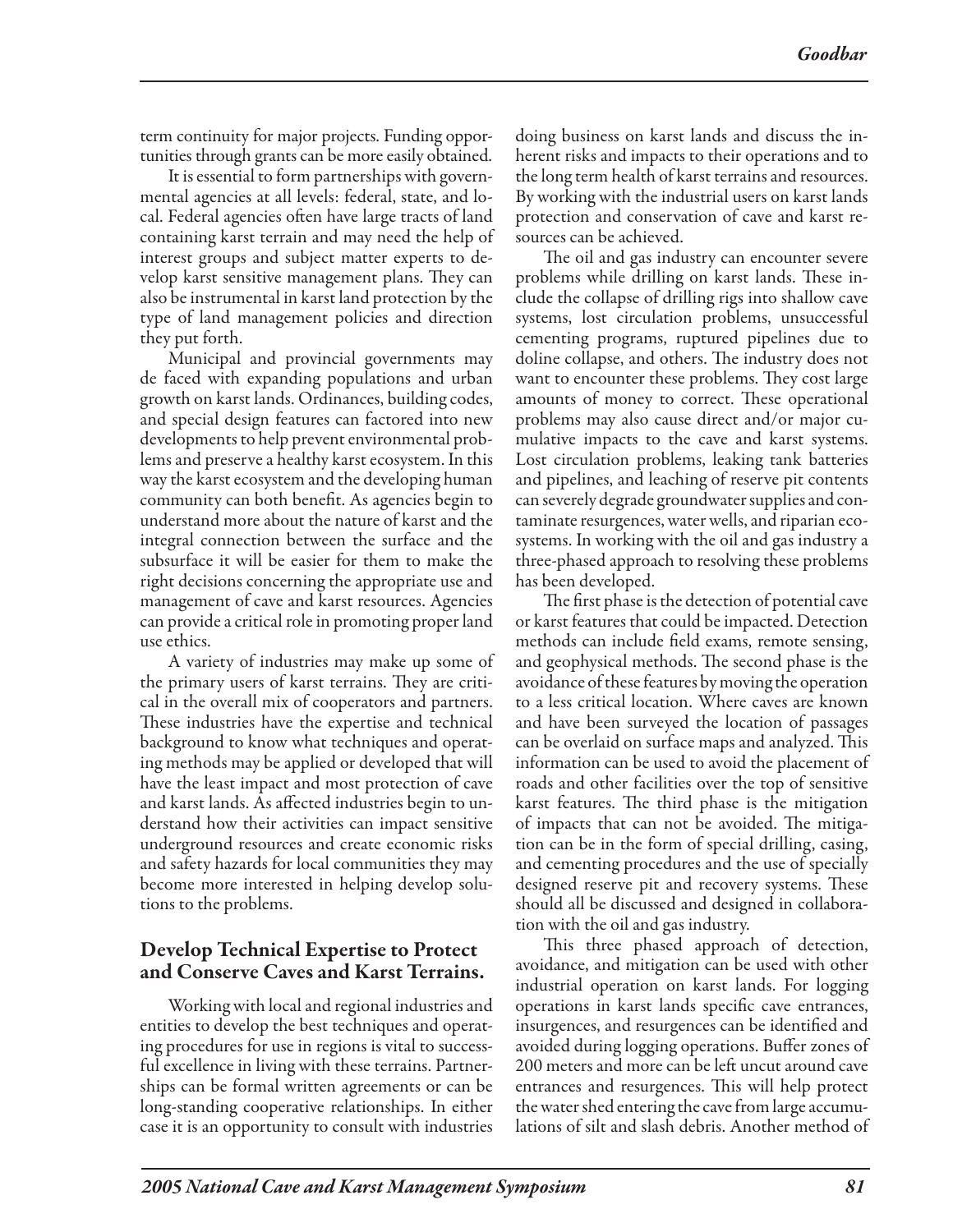protecting the cave ecosystems are to avoid locating slash piles in dolines and cave entrances. This will ensure the normal and unrestricted flow of water and nutrients into the cave systems and eliminate the accumulation of highly acidic waters entering the system from the leaching of tannic acid from the slash piles.

The grazing and cattle industry can have detrimental affects on cave and karst ecosystems. Cattle often congregate around watering holes such as cave entrances and resurgences. They beat down the vegetation and compact the soils. Additionally, fecal material enters the system and can dramatically change the nutrient and micro fauna makeup of the natural system. Working with the ranching community to fence off these critical areas can help protect these delicate subterranean systems. Water can be piped from the springs to drinkers at alternate locations. Livestock feeders can be located away from these sensitive areas and help disperse the impacts of grazing.

Urban development projects can have a multitude of problems associated with building on karst terrains. Early meetings between speleologists and city and community planners are essential for identifying potential problems and outlining land development codes for karst terrains. Identifying critical areas not to build and creating natural preserves as part of the community development is a basic part of the planning exercise. Mapping the karst features and conducting inventories of resources to determining the best locations for roads, utilities, sewerage treatment facilities, landfills, and other essential infrastructure components is critical. Another essential part of the overall plan should be monitoring systems to tell if the conservation methods are working.

# Establish Community Based Sustainable Tourism and Public Education Opportunities

Tourism is an emerging way that communities are diversifying their economies. Tourism must be designed to take advantage of the positive aspects a community has to offer and not to merely open their doors to anyone that wants to drop by. This means to consciously look at the resources they want to showcase and develop strategies and plans that can successfully offer these resources without

degrading them over a long period of time. This is what sustainable tourism is. The other essential part of the tourism package is the community. It is important to ensure the involvement of the community when developing such a tourism economic development package. If the community is part of the overall picture everyone will benefit. The spinoff businesses such as hotels, restaurants, guide services, and others provide a broader base of community involvement and ownership while generating its economic returns. Several types of tourism packages can be offered that attract visitors with a variety of skill levels and interests.

This is the case in the Ipporanga area of Brazil. The primary economy of the local community had been logging until the government stopped all logging in the area to protect some of the endangered trees in the area. Without the logging industry the local community looked to their other natural resources for a source of income. With an abundance of world class caves they began conducting cave tours. As visitors came in, the community began to develop hotels, restaurants, and shops to support their emerging tourist industry. This new industry involved a large portion of the local community and provided them a steady source of income that was spread throughout the village. Some of the hotels have Web sites and do a good job of advertising and promoting cave conservation. By working with the local guides and giving them factual resource information about the caves and karst systems of their area the guides were able to modify the content of the talks they gave to visitors and pass along more environmental messages about their natural resources. The guides also gained a greater understanding of the cave and karst systems and a better appreciation of the resources. This higher level of understanding and appreciation then translates into better protection of the natural systems that provide their village its economic support. The entire community is involved with the karst lands and have a vested interest in their protection and health.

Through conscientious and careful advertising, messages about the importance and fragile nature of caves and karst lands can be passed on. Information about responsible land use ethics and the interrelationship between the surface and the subsurface can be interpreted. Information about how to safely explore and enjoy the world beneath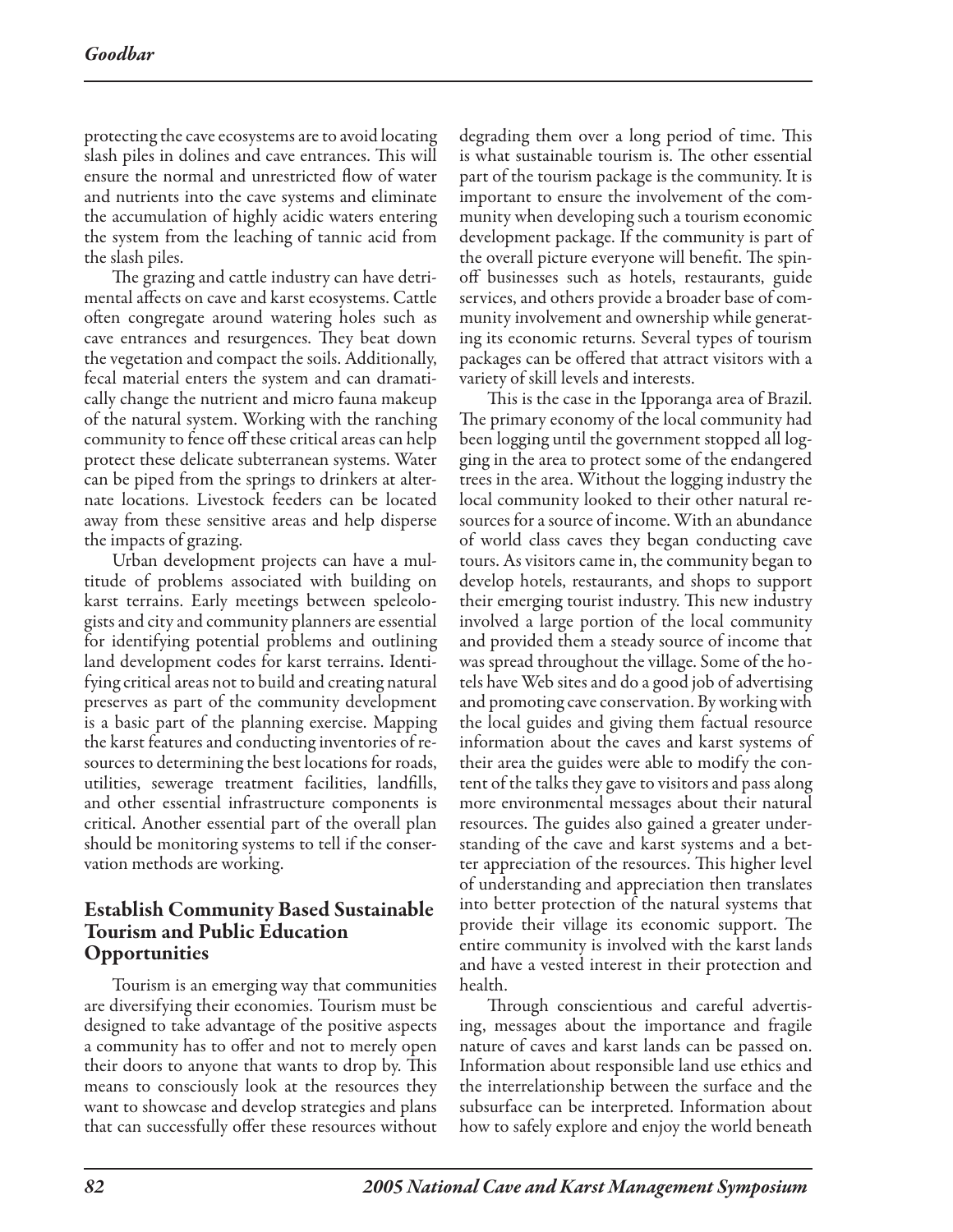our feet can be explained. This will also help reduce accidents, fatalities, and misadventures of visitors. Working in partnership with a local tourism office provides a wide array of advertising and communication media not available to individual businesses. This media exposure would assist tourism interests in showcasing certain caves, and pass on information about responsible land use ethics associated with karst resources.

Backcountry cave tours can offer a special type of tourism aimed at the more physically active visitor. They provide a unique and personal way of relating important information to visitors. Local guides can give the tours and inform the visitor about the local customs and uses of the caves in the area. Interpretive information can be given to the visitors to aid in their understanding of the natural ecosystems and the importance of the karst resources to them. This is an opportunity to put into practice many of the principles of cave conservation and ethics. Trails leading to the caves and trails through the caves can be developed to minimize the cumulative impacts of foot traffic. Important concepts of leaving what you find and not disturbing the native wildlife and speleothems can be explained to the visitors.

Traveling cave and karst exhibits give people an opportunity to learn about caves and karst terrains in a more structured setting. Information can be presented in a controlled environment and in a more ordered fashion. Schools and communities can take advantage of traveling exhibits as part of basic education and community involvement programs. Many people can be reached through the use of exhibits that may not other wise visit a cave or have the opportunity to learn about the relationship between the surface and the subsurface in karst lands. Traveling exhibits can be exciting and interactive with a variety of interpretive messages. Traveling exhibits can be large structures requiring elaborate set up and multiple speleological themes or they can be as small as a table top display. In either case they are sources of public interest and provide a focus on the ecosystems beneath our feet. They provide an opportunity to interact with an interested public and transfer important information about healthy living on karst lands.

Educational karst driving tours with karst maps that explain the features being seen is a good way to introduce people to the ideas of karst terrains on a regional scale. These can be developed and promoted throughout large areas and give the visitor a broad understanding of how the systems are tied to one another. These tours can be tied to geologic and cultural aspects of a regions history. A karst travel guide and information brochure can be developed through a collaborative effort between the local communities and the regional geological survey to produce a karst map with points of interest. The karst map and brochure could provide the visitor with the basic information about the different kinds of caves and karst lands in the region. Additional information could tie in the various aspects of karst lands and their importance to groundwater recharge, wildlife habitat, cultural heritage, and geologic interpretation. Audio cassettes and CDs can also be produces to go along with the maps.

Cave and karst brochures and publications are vital ways to get information across to the visiting public. They can present quick informative messages or detailed information on complex issues. Brochures provide an inexpensive way to help advertise and attract visitors to an area. They can give information on what is available to the tourist and what they can expect. The basic information of what is available, where it is located, whom to contact, and how much it costs is easily conveyed in a brochure. A colorful and well designed brochure can be a powerful advertising tool as well as being an instrument for disseminating conservation messages and basic safety practices. More detailed publications can provide the space for a larger story about caves and karst resources. They can give an in-depth look at the interrelations between the surface and the subsurface. Special publications can describe the specific geology, biology, hydrology, and cultural interests of the caves and region.

Show caves are the crown jewels of a karst area. They can attract large numbers of tourists and provide an underground experience to the general public with little risk and effort. Show cave tours can provide a wide variety of interpretive massages and give the visitor of what it is like to be inside Earth. A show cave experience has the potential to inspire visitors to know and understand more about caves and karst terrains. They can be exciting and educational. Development of good marketing plans through partnerships with other cave and karst related enterprises will help round out an over all package for successful karst tourism. Mar-